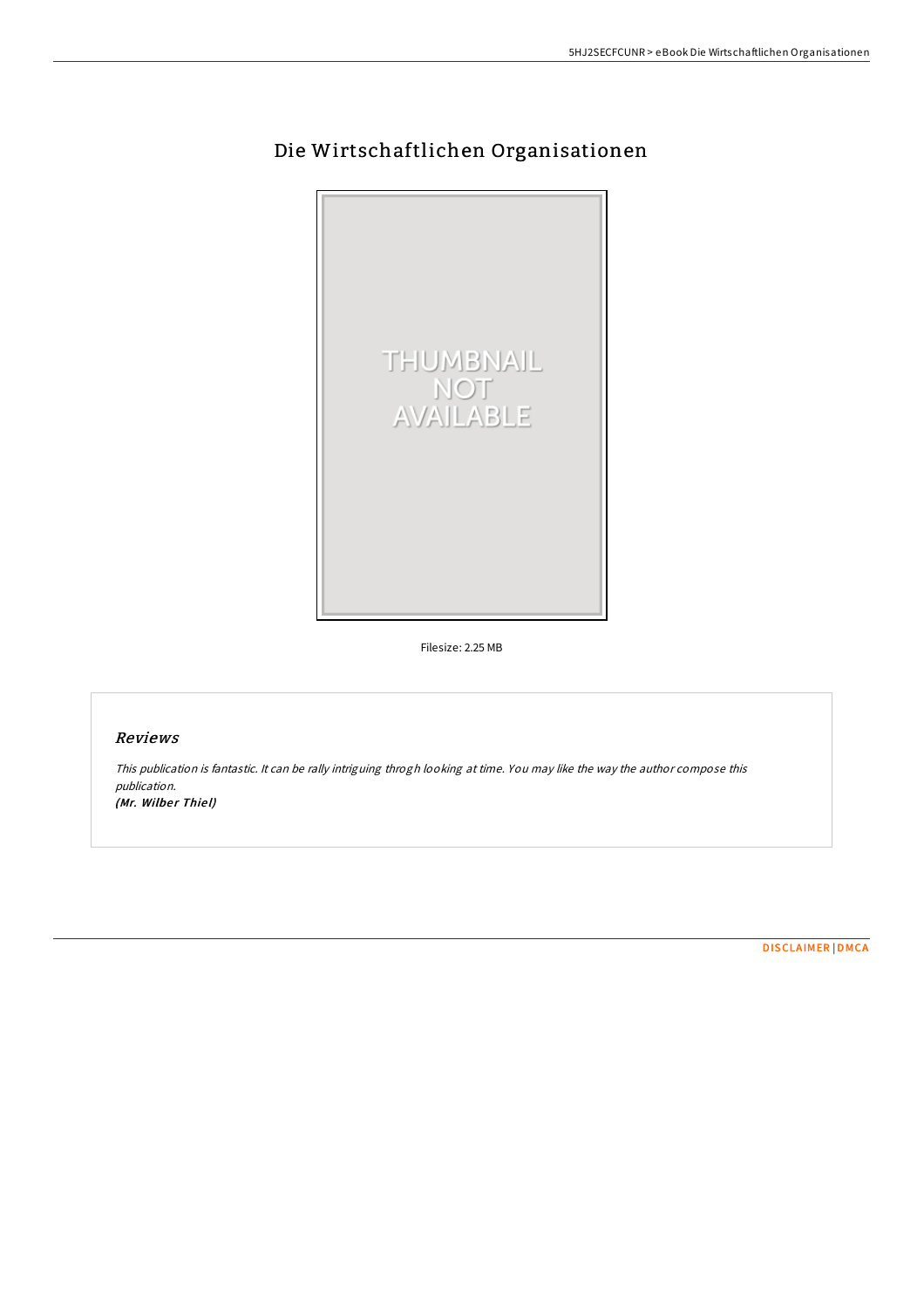## DIE WIRTSCHAFTLICHEN ORGANISATIONEN



To read Die Wirtschaftlichen Organisationen PDF, please access the hyperlink listed below and save the document or gain access to additional information that are have conjunction with DIE WIRTSCHAFTLICHEN ORGANISATIONEN book.

RareBooksClub. Paperback. Book Condition: New. This item is printed on demand. Paperback. 28 pages. Original publisher: Washington, D. C. : U. S. Fish and Wildlife Service, 2001 OCLC Number: (OCoLC)54207013 Subject: Birds -- Alabama -- Gulf Coast. Excerpt: . . . There may be numbers of Yellow-ACBT 32. crowned Night Herons here with Blakeley Island Mud Ponds many immatures in late summer and Go north on US 90A. The ponds on Black-crowned year round. Continue the dikes at Blakeley Island are the S around to the parking lot to the east premier shorebirding spots in the FW side along the bay, checking for gulls state. Spring and fall migration can US and terns. At the extreme north end, offer looks at hundreds of shorebirds. American Avocet park and survey the lawn from this It is a reliable place to see a variety (winter plumage) vantage point for the curlew and any of ducks in winter. The shallow ponds plovers that you might have missed along the road as you approach the from the other side. dikes are often good for shorebirds. The ponds continue under the bridge, and these may be reached by turning ACBT 30. left at the approach to the bridge. North Pinto Disposal Area Return to US 90 98 and turn left (west) continuing to a closed gate on This is a former industrial Warning ! the left (south ) 0. 3 leading up to the waste treatment site and the waters top of a dike. Follow the instructions in these ponds can be extremely given under ACBT 32 to notify caustic. The ponds are currently Alabama State Docks before birding used for the disposal of dredge this site. Park out of the traffic on the materials by the U. S. Army...

 $\sqrt{1 + \frac{1}{2}}$ Read Die Wirts [chaftlichen](http://almighty24.tech/die-wirtschaftlichen-organisationen.html) Org anisatio nen Online  $\rightarrow$ Do wnlo ad PDF Die Wirts [chaftlichen](http://almighty24.tech/die-wirtschaftlichen-organisationen.html) Org anisatio nen